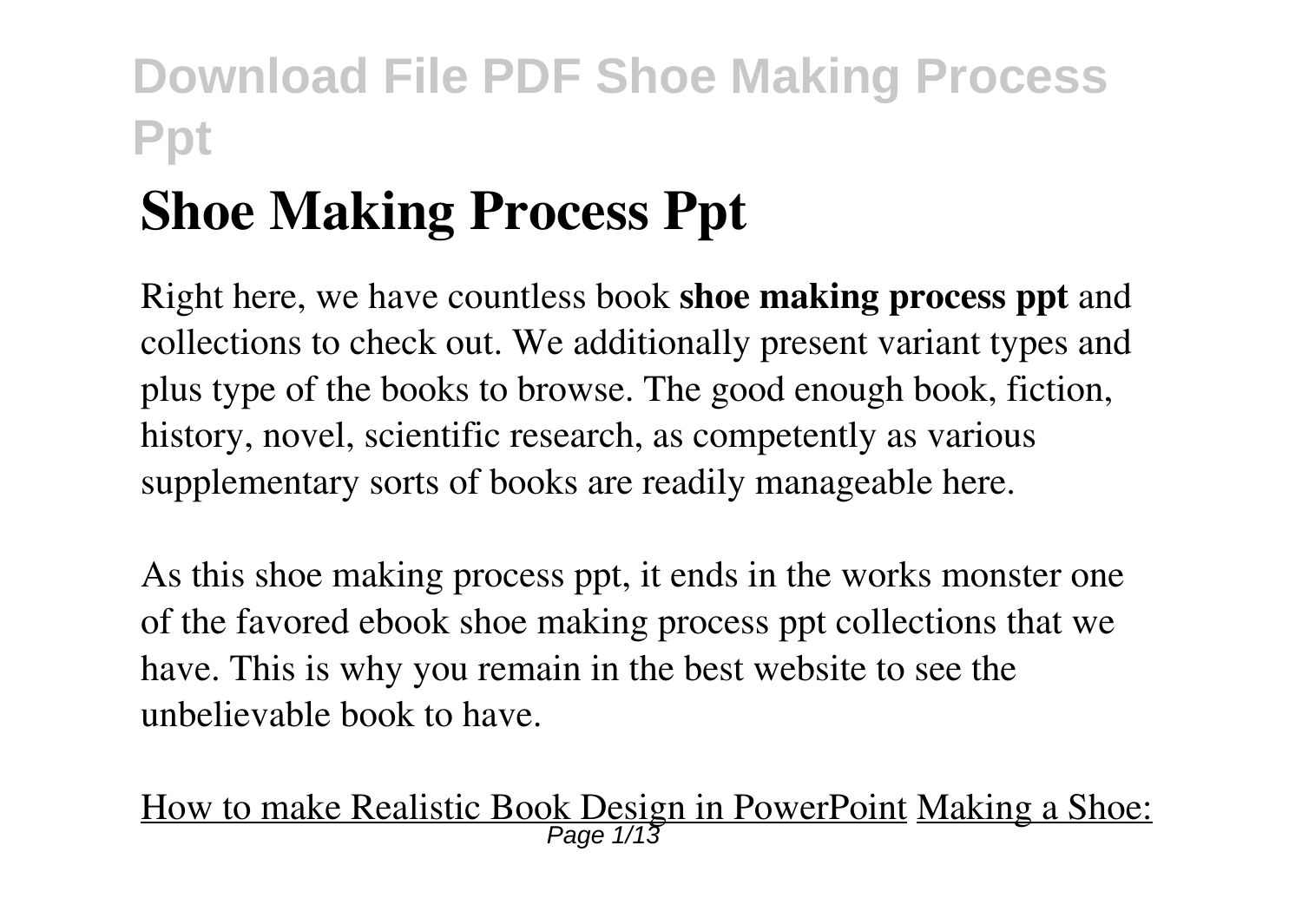### Design to Production (Part 1)

simple shoemaking: How to make custom simple shoes and lasts, using your feet as the forms

Pt 1. Shoemaking...Making Wooden Shoe Lasts, Shoe Forms, By Hand.simpleshoemaking: How to make a nofomoc shoe How Bespoke Italian Leather Shoes Are Made *Bespoke Shoe Making Process - Explained by John Carnera from George Cleverley Complete Shoe making (part 1)* How was it made? The Art of Shoe Making Shoe making tutorial | HANDMADE | hand-welted boots *Bespoke Shoe Making Process: Measurements | Dominic Casey | Kirby Allison The Shoemaking Process with Art \u0026 Sole Academy - 5. Soling and Finishing Making Medieval Turnshoes* welt sewing 15.5cm children shoes . How to make a shoes.Hand welted construcshion. Adjust the thick~ Page 2/13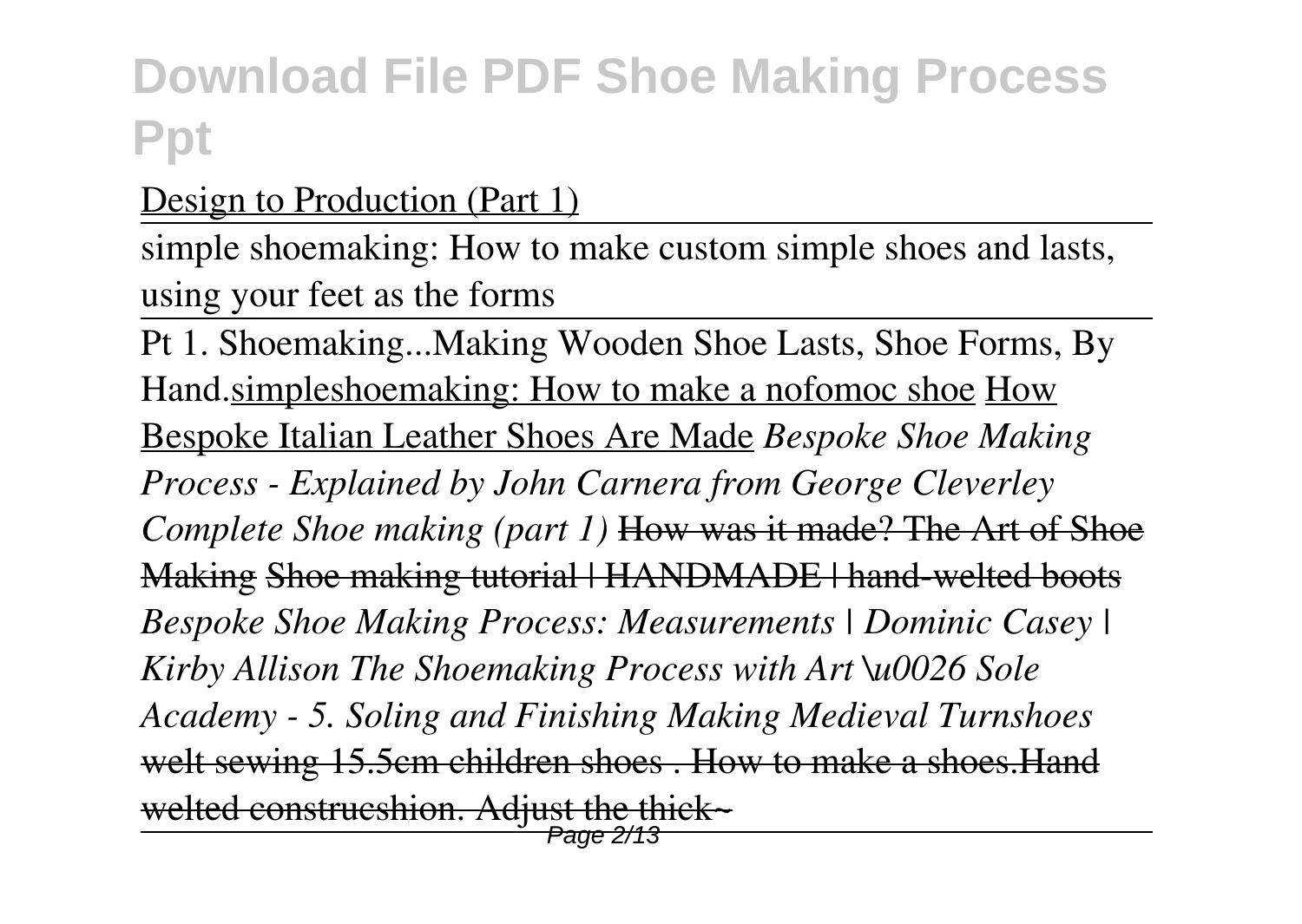How To Make Shoes | Custom Sneakers From The Sole Up*Hand stitching shoes · Carmina Shoemaker Ingenious Craftsmen Make Handmade Leather Shoes*

How to make a Shoe by Hand, Part 1 Intro and Patternmaking **Shoemaking workshop** PAUL PARKMAN ® How luxury shoes are made, hand stitching leather sole How to make shoes: Derby shoes for Women My Shoemaking Tools  $\parallel$  Basics of Shoemaking HOW TO MAKE SHOES FROM SCRATCH | DIY SHOE MAKING | I CAN MAKE SHOES *Basic Shoemaking Method - The Cemented Construction simple shoemaking: How to make the chukka moccasin how to create turn the pages of a book animation using PowerPoint* Resizing PowerPoint Templates for Low Content Books SARA Footwear Manufacturing Process The Paper Making Process How to Make Project Report for New Business Loan | Page 3/13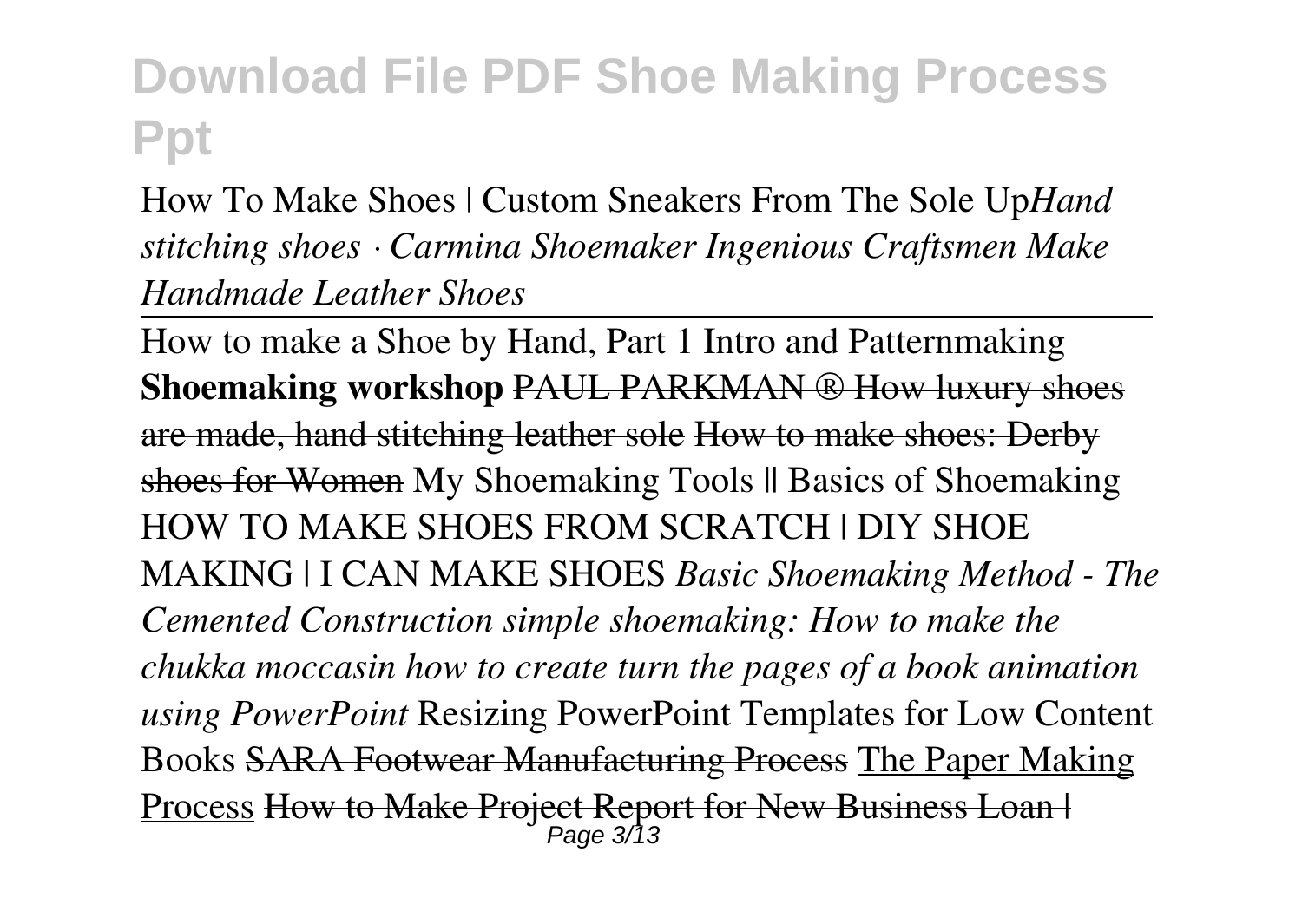Complete Guide on Project report making *Shoe Making Process Ppt* Clicking (Cutting) "Clicking" is the first process in the making of a pair of shoes. The leather is carefully selected and the "clicker" will proceed to cut the shape of the upper, by hand, from the high quality hides.

#### *Shoes manufecturing - SlideShare*

Boot and Shoe Making ... Aim: to explain the process of shoemaking ... Explain that machines gradually took over from hand tools in shoe-making ... – A free PowerPoint PPT presentation (displayed as a Flash slide show) on PowerShow.com - id: e8aa1-ZDc1Z

*PPT – Boot and Shoe Making PowerPoint presentation | free ...* Page 4/13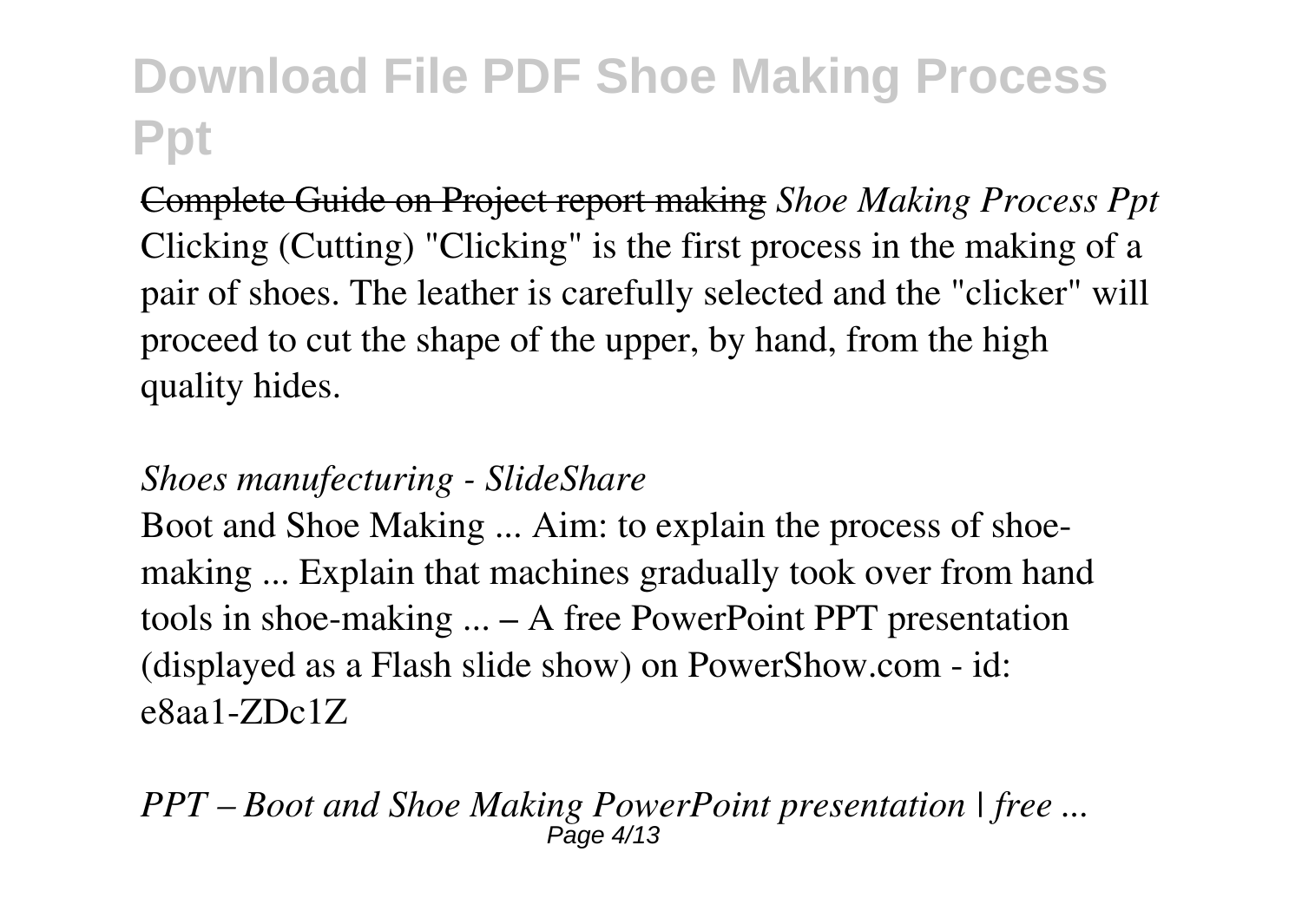The presentation explains a startup idea, for a shoe brand. Its explains the product line, the pain areas, it identifies the competitors in the market, develops a business model and marketing plan accordingly.

#### *Business Model (Shoe brand) - SlideShare*

Step 2: Shoe Last Making. Before the shoe manufacturing process starts, the last comes first. A Shoe last is the physical base on how your shoes are made. A last is a mould that emulates a foot to give the shoe its shape. These are carved from wood or plastic and every left and right shoe needs one to determine its shape and size.

*Shoemaking Process: How Shoes Are Made | Italian Shoe Factory* Shoe manufacturing is most likely labor-intensive process and it Page 5/13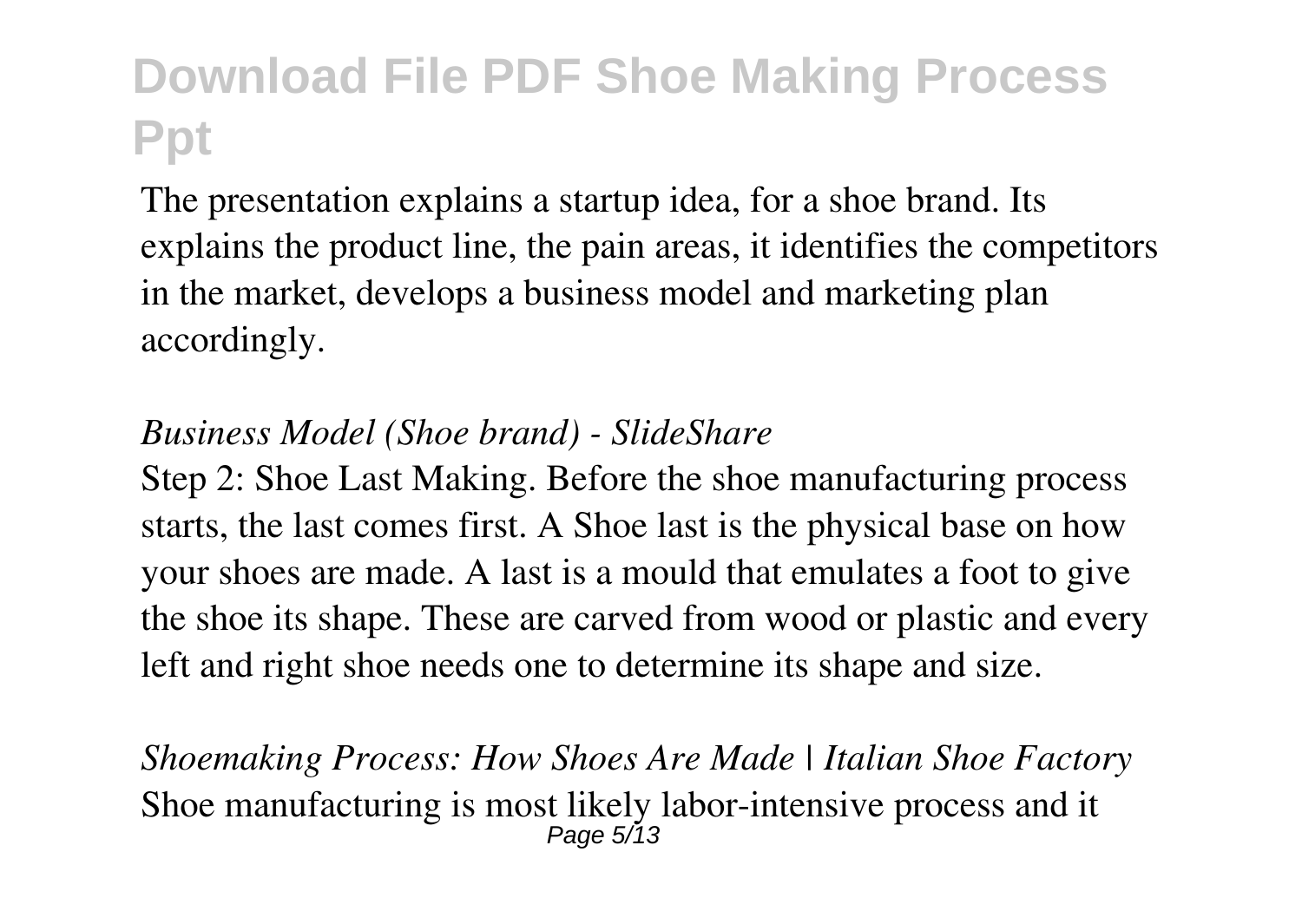cannot be fully automated. It requires craftsmanship in each phase of the production. More than a hundred operations are required for making a pair of shoes. With the development of the footwear machines, the production time has been reduced and processes are performed separately. Depending on the type of shoes and

*Analysis Of Shoe Manufacturing Factory By Simulation Of ...* Welcome to Environment

#### *Welcome to Environment*

Generally speaking, the types of tasks—each of which is the responsibility of a single specialized department—are as follows: designing (sketches are drawn, shoes are designed, shoe lasts are prepared, and a punching tool is used), stamping (the pieces of Page 6/13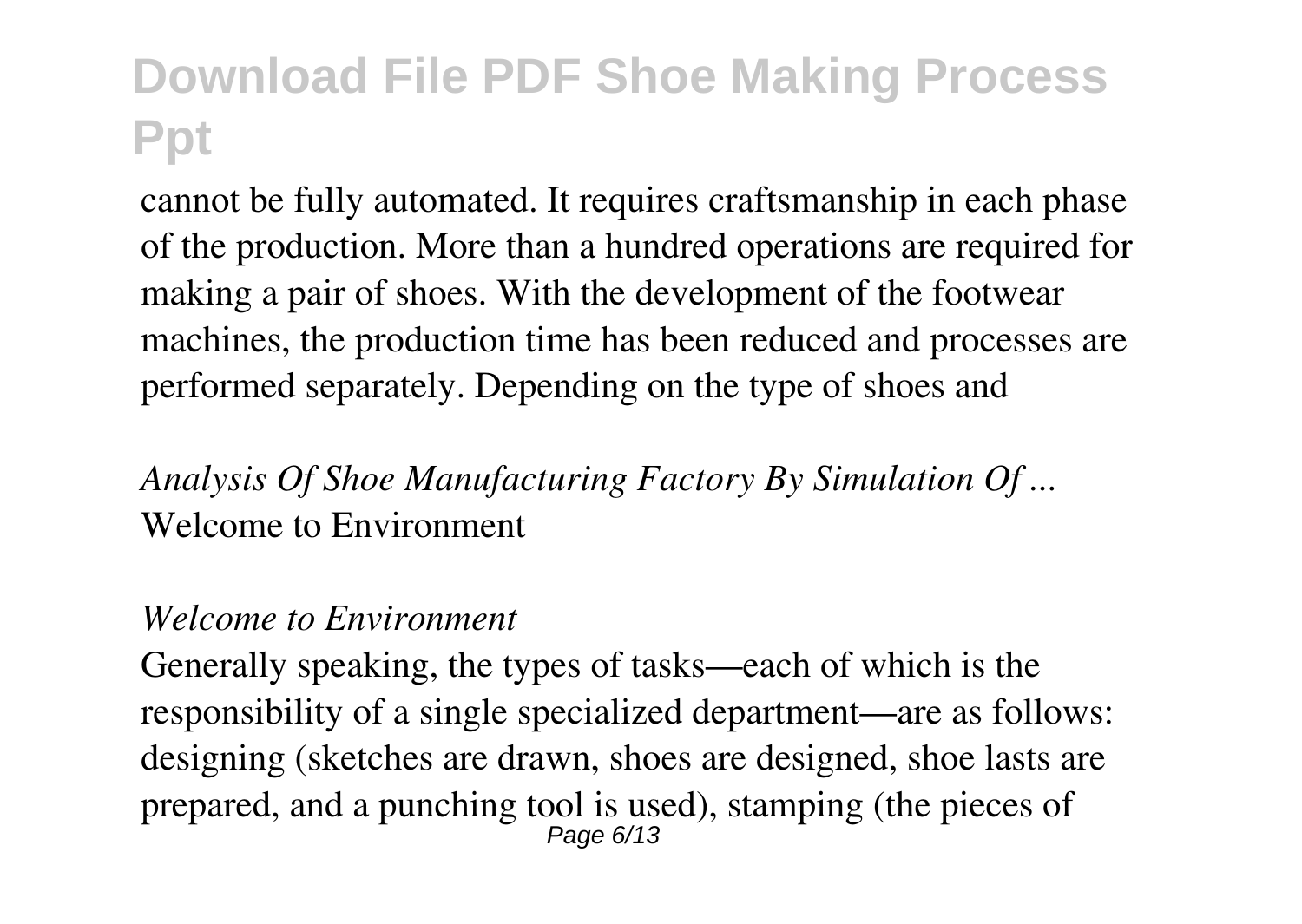leather needed to make the shoes are cut and/or stamped), sewing (the pieces composing the shaft are sewn together), die assembling (the shoes are assembled), and the shoe room (finishing touches are added and final quality controls are ...

*Shoemaking involves multiple stages of processing* Lasts for making or repairing shoes (making of wooden lasts B27M 3/20) 3/021 . {for orthopaedic footwear} 3/022 . {comprising means, e.g. hooks, for holding, fixing or centering shoe parts on the last} 3/023 . {Hinge constructions for articulated lasts} 3/024 . {Lasts with a fore part and heel section relatively ...

### *MACHINES, TOOLS, EQUIPMENT OR METHODS FOR MANUFACTURING OR ...*

Page 7/13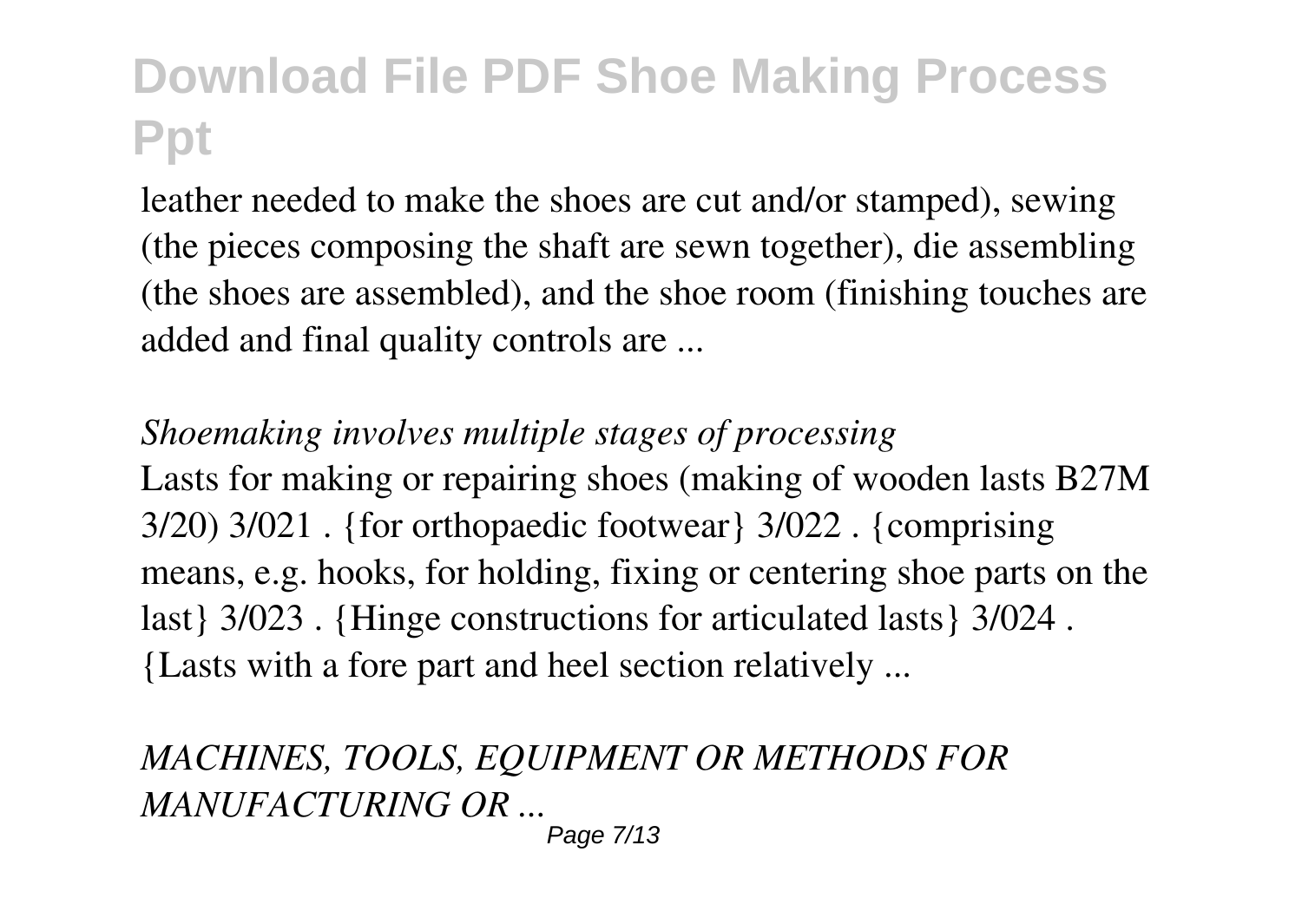Pattern making is the process of creating the 'Project' of the shoe upper made by the various parts of upper and lining, so that these can be cut from leather or another material and then joined together by sewing to form the desired 3D shoe design. But pattern making also extends to other components, such as the insole, heel and wedge

#### *5-FOOTWEAR PATTERN MAKING - Shoe learn*

Start by Hand Making a Pair of Shoes for Your Own Feet. Guided by Experienced Professionals. This workshop is an Introductory Level Program that is designed to give people a simple, comprehensive foundation and fun experience in making shoes.

#### *Introduction to Shoemaking, 5 Day Hands-On Workshop, Make ...*  $P$ ลตค  $R/13$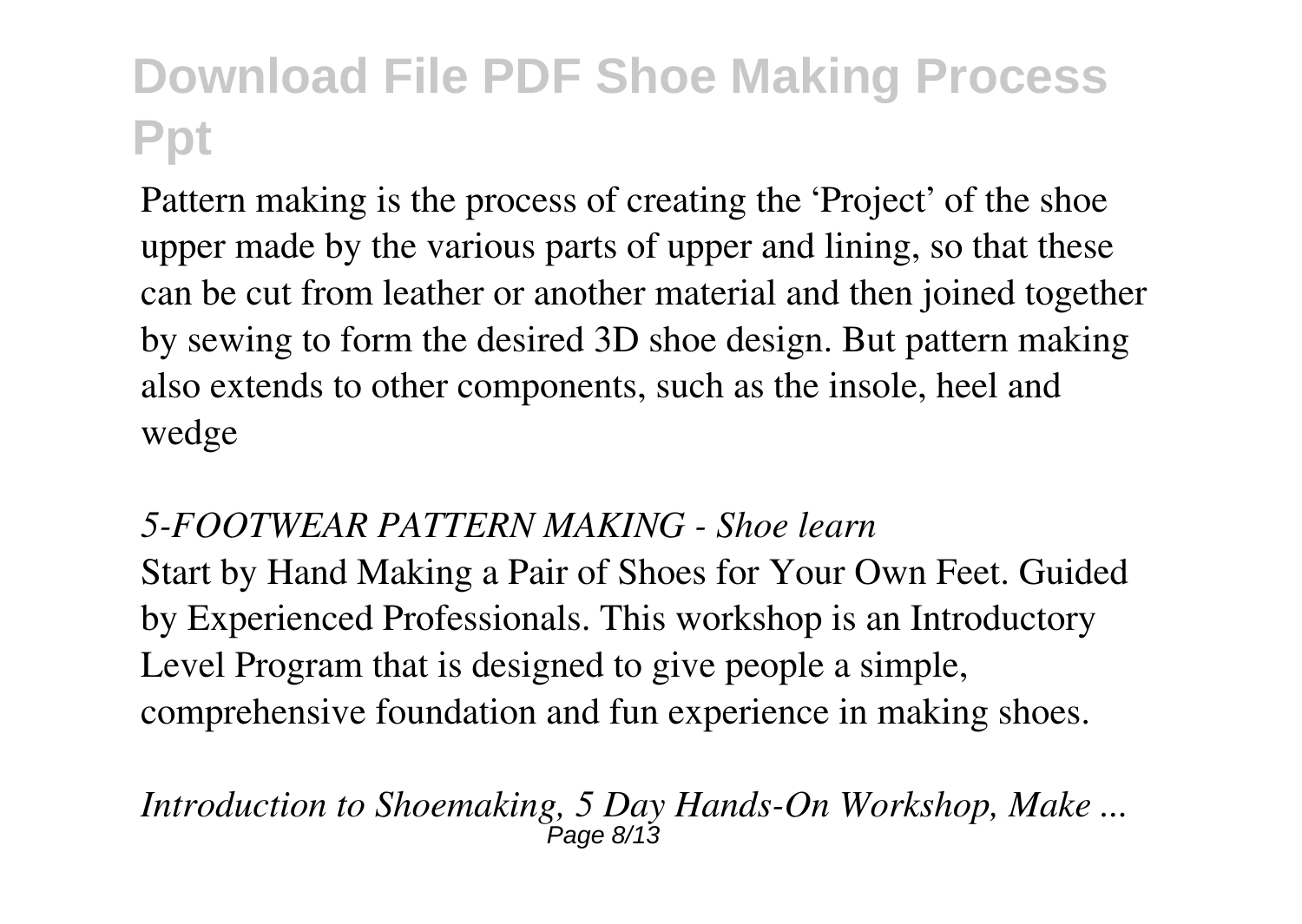Starting with a custom shoe last, a walking shoe pattern that was designed for that last, a few simple hand tools and one sewing machine, follow the handcrafting of a pair of shoes. The shoe last, the solid form the shoe is formed over, was custom made for the craftsman's foot. The walking shoe pattern was developed for that specific shoe last.

### *The Handcrafted Shoe Book*

The sports shoe manufacturing process used to make a kids sneaker, Air Jordan™, or women's high heel fashion shoe are very similar. Shoe factories around the world follow the basic steps to make a shoe. The basic shoemaking steps are: #1. Cutting upper parts. #2. Stitching shoe uppers. #3. Lasting and assembly.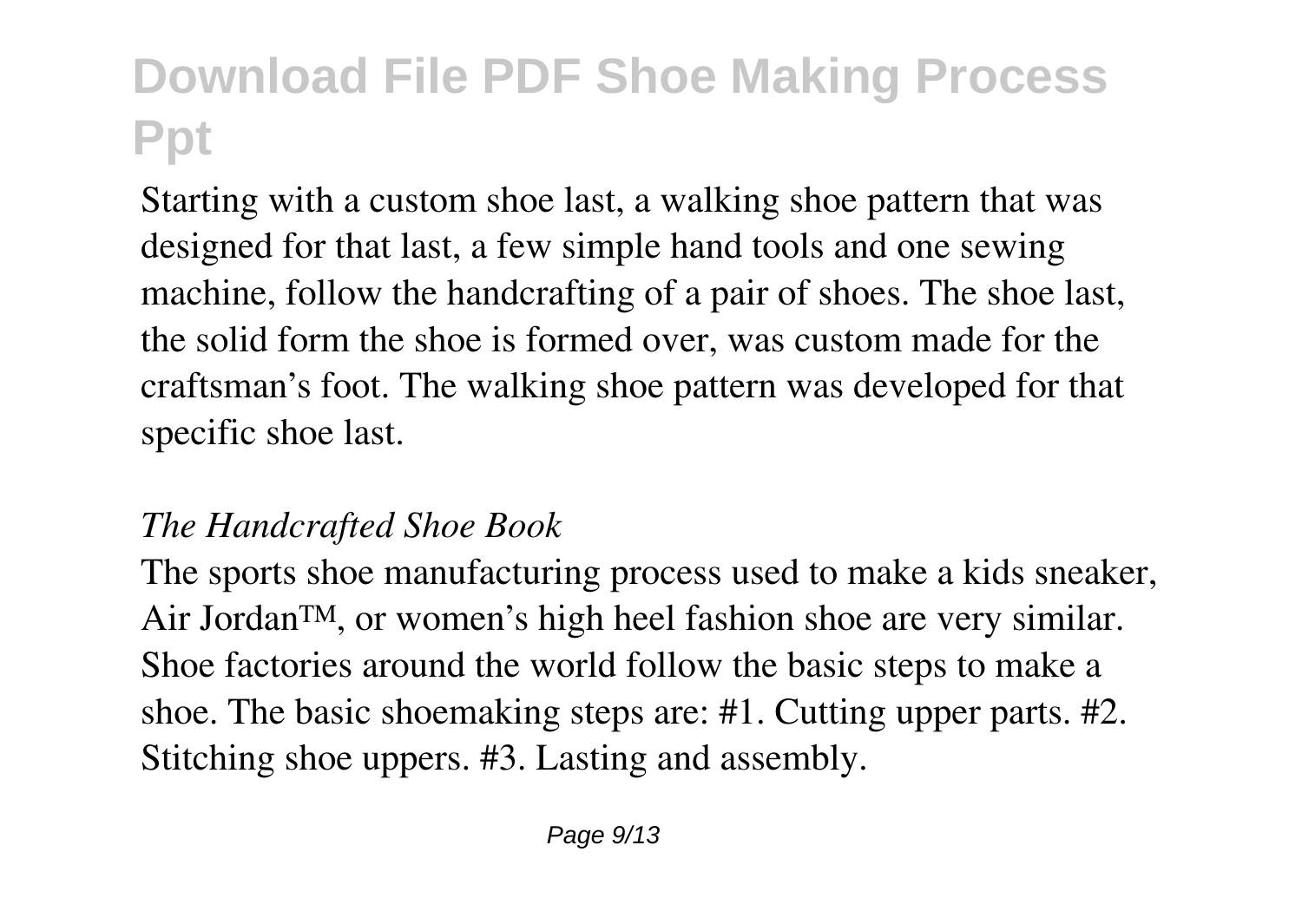*Shoe Making Process - How Shoes are Made: The Sneaker Factory* Shoe making can or is considered a traditional handicraft profession. There are many parts to a shoe such as the sole, insole, outsole, midsole, heel, and vamp or upper. More than 200 operations are required for making a pair of shoes.

### *Manufacturing Process - The Shoe Industry*

A last is a piece of wood, metal, synthetic material, or an electronic model roughly duplicating the anatomy of the foot. In the manufacturing process, a physical last acts as a form on which the shoe is made. The main elements of the last are shown.

#### *Rhinoceros Advanced Training Series* Shoemaking is the process of making footwear. Originally, shoes Page 10/13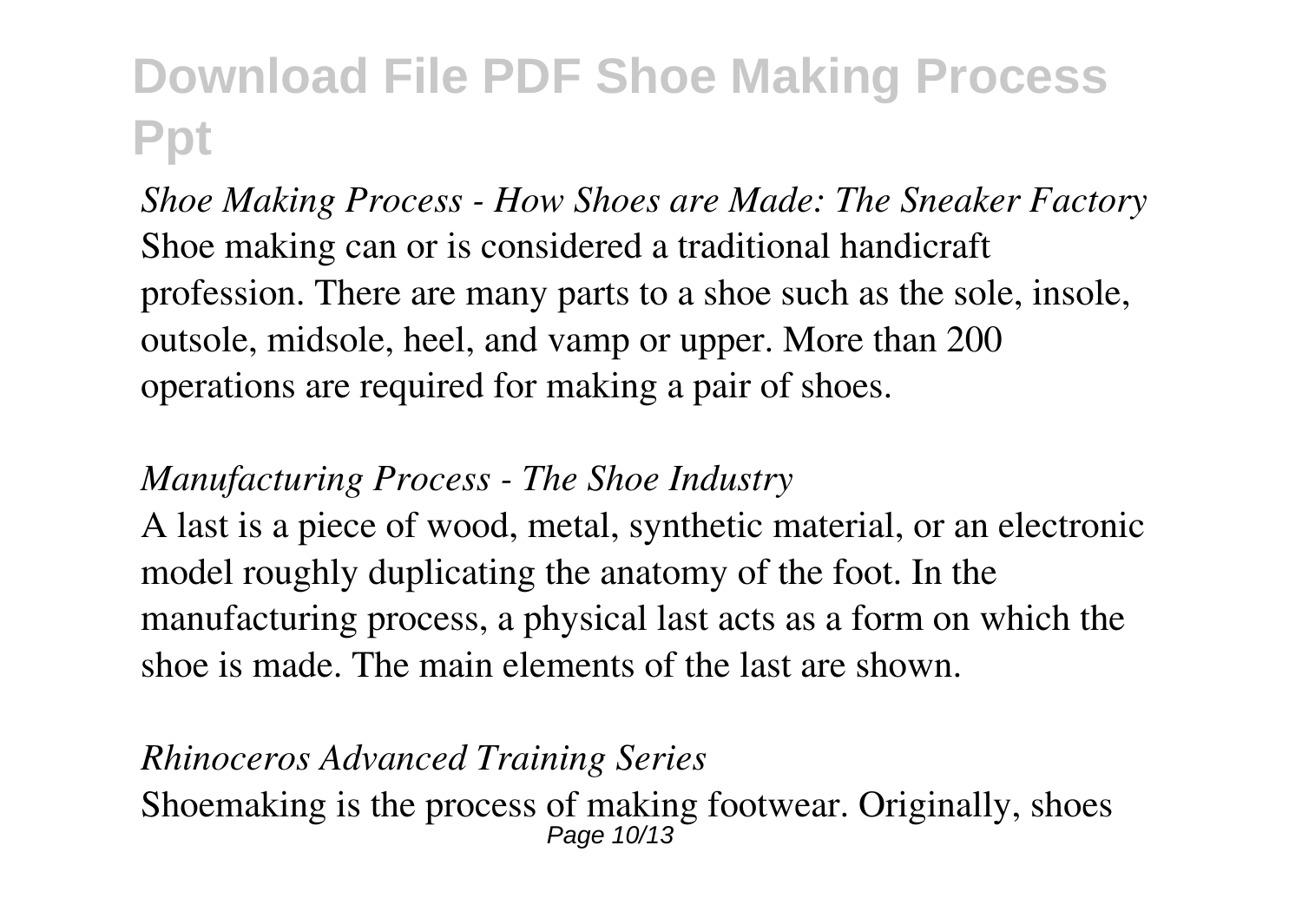were made one at a time by hand, often by groups of shoemakers, or cobblers. In the 18th century, dozens or even hundreds of masters, journeymen and apprentices would work together in a shop, dividing up the work into individual tasks. A customer could come into a shop, be individually measured, and return to pick up their new shoes in as little as a day. Everyone needed shoes, and the median price for a pair was about one day ...

#### *Shoemaking - Wikipedia*

To do this, you'll want to make a cast mould of your foot; that way, the shoes you'll be making will be custom-fitted for you personally. Get a box filled with an alginate jelly and place your foot in, ideally up to the ankle. Let your foot rest for 20 minutes while the jelly solidifies, then slowly remove your foot. Page 11/13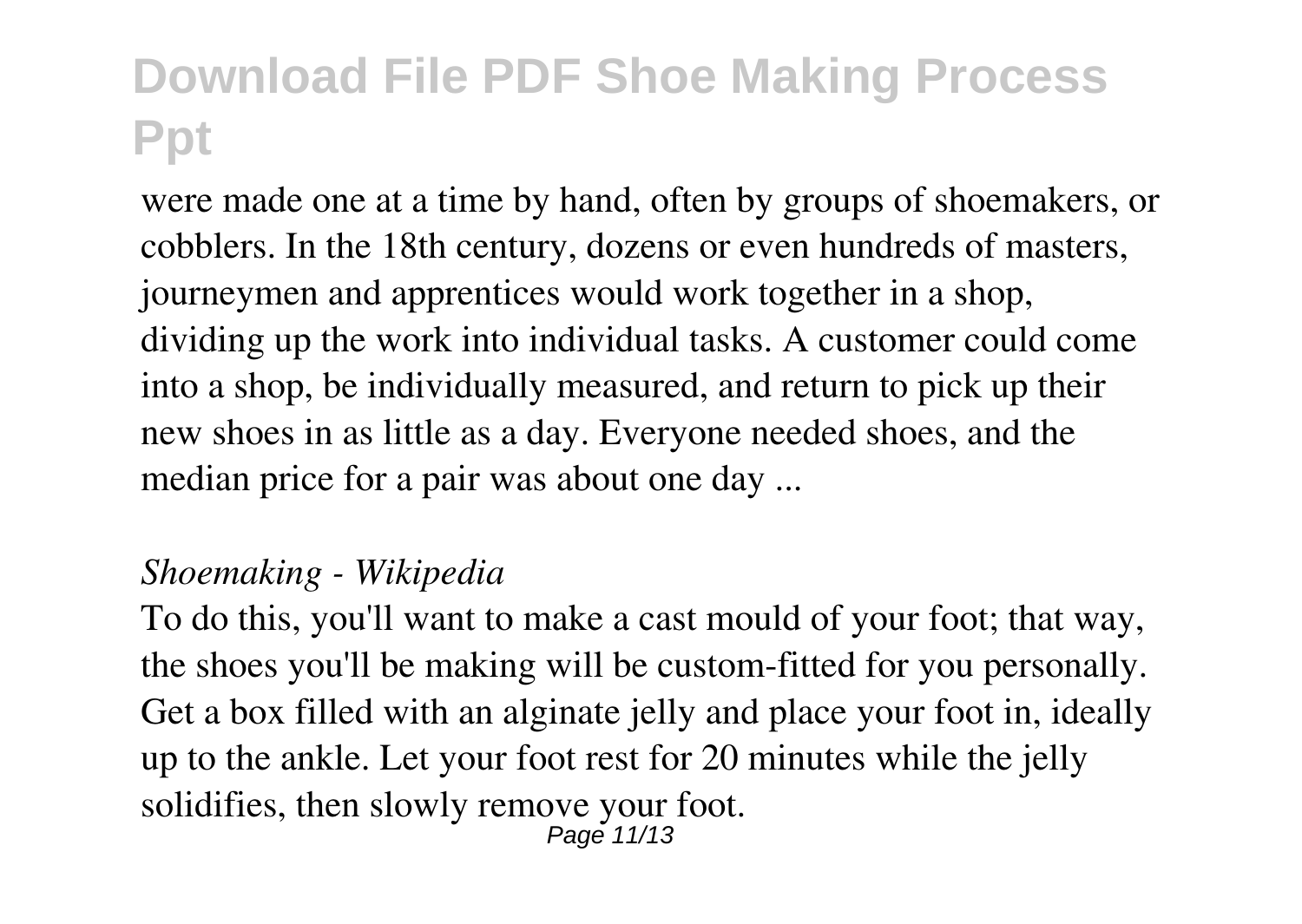#### *How to Make Shoes (with Pictures) - wikiHow*

The pattern should appear to be a rectangle with a curved edge that will serve as the toe of the shoe. Fold the canvas in half, creating a double layer of fabric. Lay the heel of the pattern at the fold. Cut the pattern into the fabric, allowing the fabric to unfold. When placed in a circular shape, the pattern will look like the makings of a shoe.

*How to Make a Shoe for a School Project | Our Everyday Life* Once you have designed your shoe, you need to decide which shoe lasting type or construction technique is right for your shoe. Shoe "lasting" is the shoemaking operation that sets the final shape of a shoe and holds it in place so the outsole can be permanently attached. The ideal shoe pattern fits the last tightly. The lasting Page 12/13